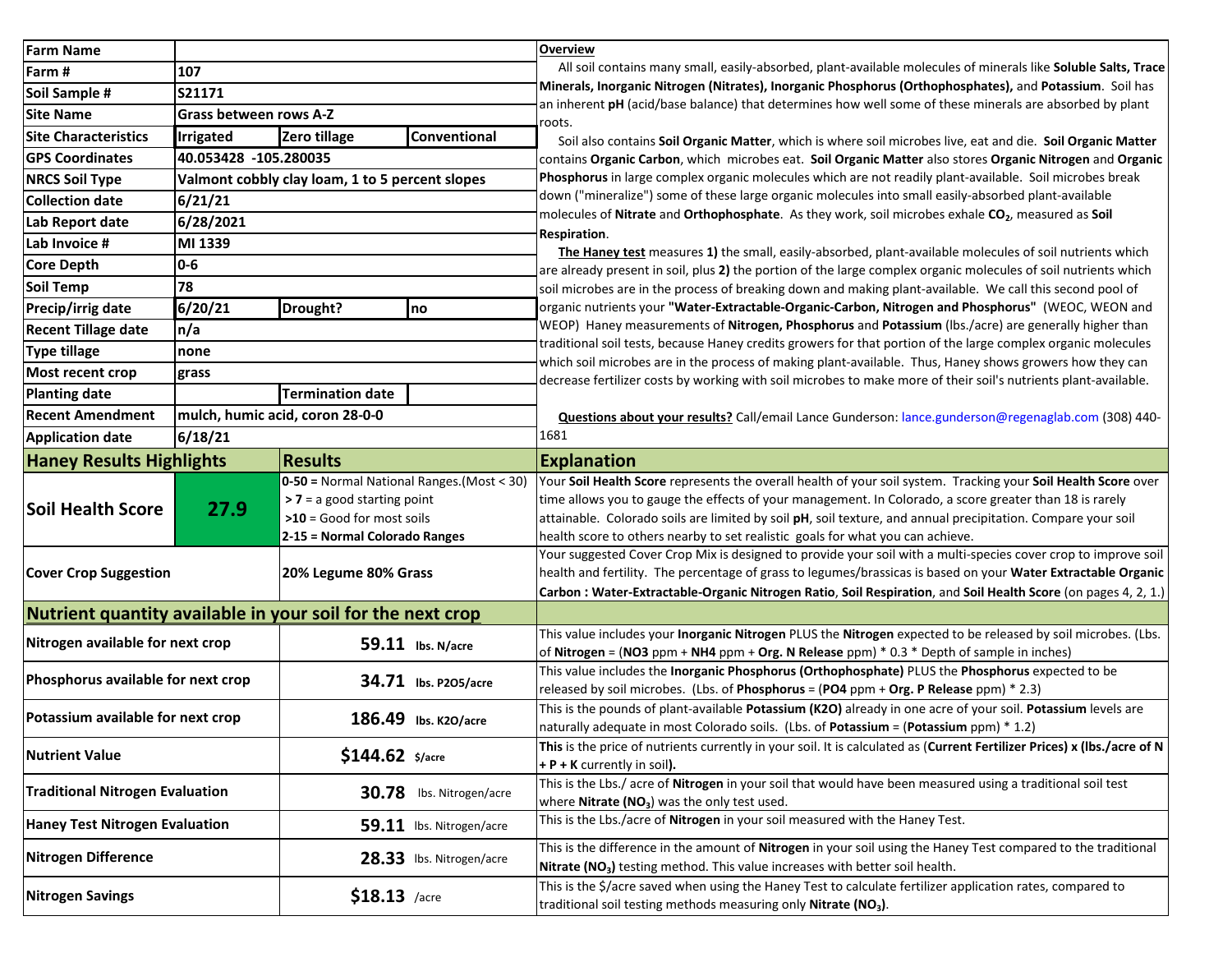| <b>Test</b>                                                                 | <b>Results</b><br>Good<br><b>Average</b><br><b>Concerning</b> | <b>Normal Ranges</b>                                                                                                                                                                          | <b>Explanation</b>                                                                                                                                                                                                                                                                                                                                                                                                                                                                                                                                                                                                                                                                                                                 |
|-----------------------------------------------------------------------------|---------------------------------------------------------------|-----------------------------------------------------------------------------------------------------------------------------------------------------------------------------------------------|------------------------------------------------------------------------------------------------------------------------------------------------------------------------------------------------------------------------------------------------------------------------------------------------------------------------------------------------------------------------------------------------------------------------------------------------------------------------------------------------------------------------------------------------------------------------------------------------------------------------------------------------------------------------------------------------------------------------------------|
| pH                                                                          | 6.8                                                           | <5.5-Strongly acidic<br>5.5-6.2-Moderately acidic<br>6.2-7.0-Optimal for most crops<br>7.0-7.7-Moderately alkaline<br>>7.7-Strongly alkaline                                                  | pH is a measurement of how acidic or alkaline the soil is. It controls how available nutrients are to crops. If<br>pH is too high (alkaline), phosphorous, iron, manganese, copper and boron become unavailable to the crops.<br>If pH is too low (acidic), calcium, magnesium, phosphorous, potassium and molybdenum become unavailable.<br>Most Colorado soils are alkaline, with a pH between 7.2 and 8.3. Amending soil with Sulfur (S) can lower soil<br>pH.                                                                                                                                                                                                                                                                  |
| <b>Soluble Salts</b><br>1:1 mmho/cm                                         | 0.17                                                          | 0-1.2 - Non-saline. Satisfactory for crops.<br>1.2-2.5 - Slightly saline.<br>2.5-5 - Moderately saline.<br>5-9 - Strongly saline. High for many crops.<br>>9 - Very strongly saline           | Soluble Salts are easily dissolve-able compounds of sodium, potassium, calcium and other minerals. High<br>levels of Soluble Salts can hurt plant root growth and microbial function. Crops vary a lot in their tolerance to<br>Soluble Salts, so your values must be interpreted in relation to the specific crop you want to grow. Common<br>causes of high Soluble Salts are poor drainage and manure or irrigation water high in salt.                                                                                                                                                                                                                                                                                         |
| <b>Excess Lime</b>                                                          | <b>HIGH</b>                                                   | None, Low or High                                                                                                                                                                             | Excess Lime in the soil helps buffer against pH changes due to fertilizer additions and biological activity. It is<br>used to determine whether Sulfur (S) will be an effective amendment in sodium reclamation.                                                                                                                                                                                                                                                                                                                                                                                                                                                                                                                   |
| Sulfur ppm S                                                                | 5.81                                                          | 5 - 20 - Desired for most crops.<br>At least 20 adequate for most crops                                                                                                                       | <b>Sulfur</b> is a major plant nutrient that is mainly derived from organic matter decay in the soil. Deficiency<br>symptoms include stunting, plant yellowing, and thinning of stems.                                                                                                                                                                                                                                                                                                                                                                                                                                                                                                                                             |
| Calcium ppm Ca                                                              | 812.56                                                        | 250-5000 ppm has no apparent deficiency<br>or excess in plants.                                                                                                                               | Calcium varies a lot in Eastern Colorado, but is usually never deficient. Calcium present as calcium carbonate<br>has an influence on pH.                                                                                                                                                                                                                                                                                                                                                                                                                                                                                                                                                                                          |
| <b>Soil Organic</b><br><b>Matter</b><br>%LOI, SOM                           | 6.3                                                           | 0.5-3.0% - Normal ranges for Eastern<br>Colorado                                                                                                                                              | Soil Organic Matter (SOM) is the percent of your soil that contains large complex carbon-based organic<br>molecules made from living things. SOM is the "house" that soil microbes live in. SOM helps form stable soil<br>aggregates and improves the water-holding capacity of your soil. SOM contains about 95% of all soil Nitrogen<br>(N), and provides a slow release of nutrients. Each 1% of SOM present will release about 30lbs of Nitrogen(N)<br>per acre during the cropping season (slower release rates at higher elevations).                                                                                                                                                                                        |
| <b>Water</b><br><b>Extractable</b><br><b>Organic Carbon</b><br>(WEOC) ppm C | 165.22                                                        | 100-300 ppm - Normal range<br>The higher the number the better.                                                                                                                               | Water Extractable Organic Carbon is the small portion (about 1.25%) of your Soil Organic Matter (SOM) that<br>your soil microbes can easily feed on. Soil Organic Matter (SOM) is the house that microbes live in, but Water<br>Extractable Organic Carbon is the food they eat. Water Extractable Organic Carbon tends to respond to<br>changes in management sooner than Soil Organic Matter (SOM). Manure, compost or cover crops can raise<br>your Water Extractable Organic Carbon levels.                                                                                                                                                                                                                                    |
| <b>Soil Respiration</b><br>CO2-C ppm C                                      | 370.23                                                        | $0-10 -$ Very Low<br>11-20 - Low<br>21-30 - Below average<br>31-50 - Slightly below average<br>51-70 - Slightly above average<br>71-100 - Above Average<br>101-200 - High<br>201+ - Very High | Soil Respiration measures the CO <sub>2</sub> released in 24 hours by your soil microbes, and reflects the abundance and<br>activity of your soil microbes. In general the higher the number the better. Soil microbes produce Carbon<br>Dioxide (CO <sub>2</sub> ), as they break down plant residues in the soil and turn large complex organic molecules into<br>plant-available forms. Soil Respiration is influenced by Soil Organic Matter (SOM), soil texture, overall<br>fertility, soil type and climate. Sandier soils and dryer climates tend to score lower. Focus on the relative<br>differences between samples and changes in this number over time in response to management, rather than<br>on the number itself. |
| <b>Carbon Calculations Results</b>                                          |                                                               | <b>Normal Ranges</b>                                                                                                                                                                          | <b>Explanation</b>                                                                                                                                                                                                                                                                                                                                                                                                                                                                                                                                                                                                                                                                                                                 |
| Microbially<br><b>Active Carbon</b><br>%MAC                                 | 224.09                                                        | 50% - 75% is ideal for most production<br>systems.                                                                                                                                            | Microbially Active Carbon represents how much of your Water Extractable Organic Carbon was acted upon<br>by your soil microbes. It is calculated as Soil Respiration ÷ Water Extractable Organic Carbon (values above).<br><25% - Water Extractable Organic Carbon is probably not limiting your Soil Respiration. Rather the soil's<br>fertility, cold temperatures or drought may be limiting your soil microbes.<br>50% - 75% - The soil has a good balance of fertility and Water Extractable Organic Carbon.<br>> 80% - Water Extractable Organic -Carbon could limit microbial respiration soon, and you should consider<br>adding more carbon to your soil.                                                                 |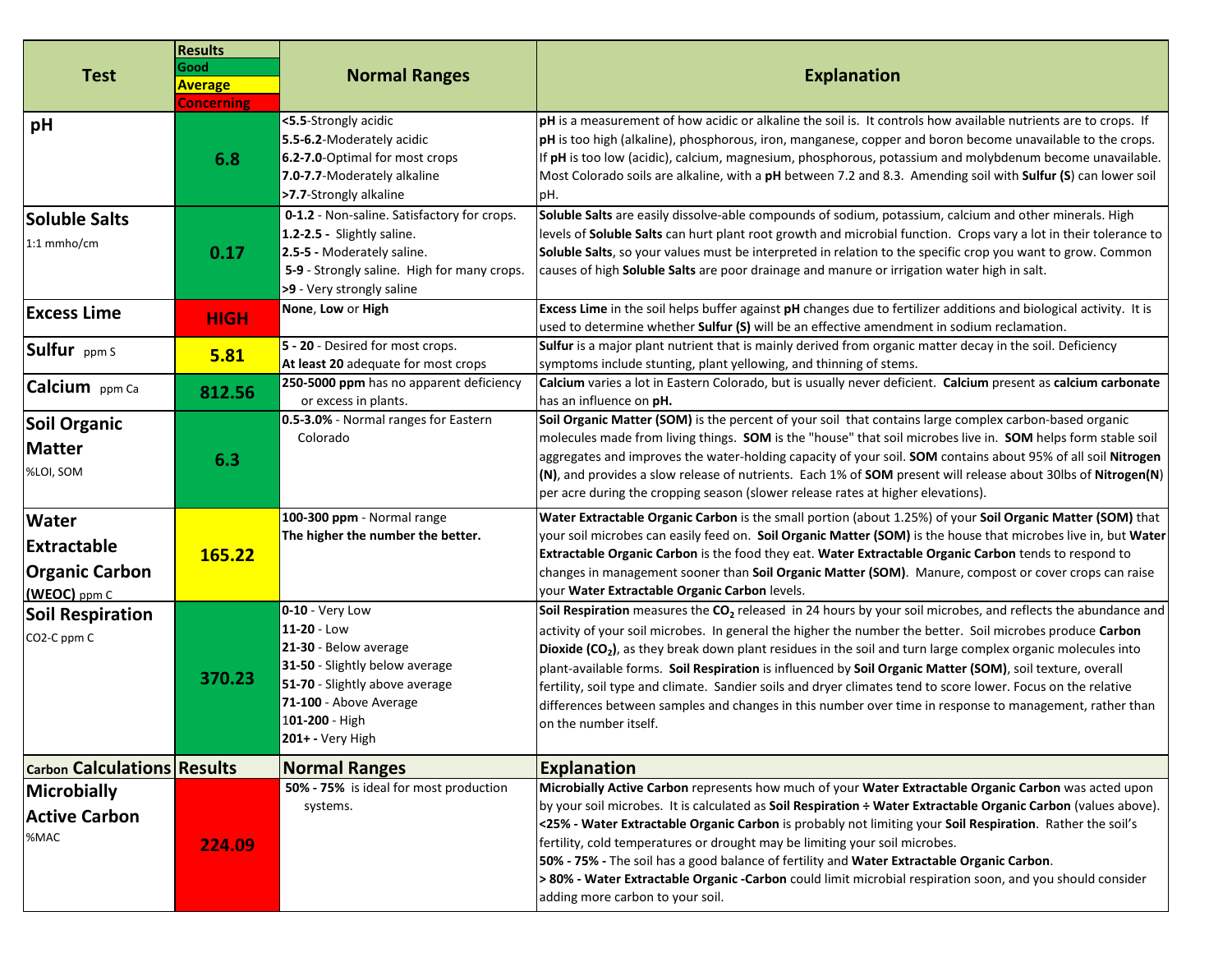| <b>Nitrogen</b>                                                                         |                |                                                                                                                                                                                                                                                 | N, P, K and trace values below are NOT comparable to values on traditional soil tests, because of the use of the Water and H3A Extractants.                                                                                                                                                                                                                                                                                                                                                                                                                                                                                                                                                                                                                                                                                                                                                                                                                                                                                                                                                                                                                                                                      |
|-----------------------------------------------------------------------------------------|----------------|-------------------------------------------------------------------------------------------------------------------------------------------------------------------------------------------------------------------------------------------------|------------------------------------------------------------------------------------------------------------------------------------------------------------------------------------------------------------------------------------------------------------------------------------------------------------------------------------------------------------------------------------------------------------------------------------------------------------------------------------------------------------------------------------------------------------------------------------------------------------------------------------------------------------------------------------------------------------------------------------------------------------------------------------------------------------------------------------------------------------------------------------------------------------------------------------------------------------------------------------------------------------------------------------------------------------------------------------------------------------------------------------------------------------------------------------------------------------------|
| <b>Total Nitrogen</b><br>ppm N                                                          | 33.5           | The desired Total Nitrogen depends on the<br>crop, time of year and how much of the<br>Total Nitrogen is made up of Nitrate<br>$(NO3)$ and Ammonium $(NH4)$ .                                                                                   | The Nitrogen in your soil is found in one of two forms: Inorganic or Organic.<br>. Inorganic Nitrogen is made up of small highly soluble molecules that easily cross cell membranes, and so are<br>immediately available to your plant. Nitrate (NO <sub>3</sub> ) and Ammonium (NH <sub>4</sub> ) are the most common forms of<br>Inorganic Nitrogen, and are commonly found in chemical fertilizers. However, Inorganic Nitrogen is also<br>made by soil microbes breaking down ("mineralizing") large organic molecules of Organic Nitrogen into<br>Nitrate ( $NO3$ ) and Ammonium ( $NH4$ ).<br>. Organic Nitrogen is made up of large complex molecules (amino acids, proteins, DNA) that do not easily<br>cross cell membranes, and so are not readily plant-available. Most Organic Nitrogen is stably and tightly<br>bound in Soil Organic Matter (SOM), with nearly 1000 lbs./acre of Organic Nitrogen for every 1% of SOM.<br>Soil microbes have a hard time accessing most of this tightly bound Organic Nitrogen. However, some Organic<br>Nitrogen is in transition from decaying material and has not yet been bound tightly in SOM. This is your<br>Water-Extractable-Organic Nitrogen, AKA WEON. |
| <b>Water-</b><br><b>Extractable-</b><br><b>Organic Nitrogen</b><br>or <b>WEON</b> ppm N | 14.59          | 5 to 100 ppm - Normal range<br>10 and 30 ppm - Range for most soils.<br>Better if value is higher, if it is balanced<br>Best if most of Total Nitrogen (value above)<br>in this form (WEON).<br><5ppm during dormant season                     | Water-Extractable-Organic Nitrogen is the small soluble fraction of your total Organic Nitrogen that is easily<br>broken down, or "mineralized" by soil microbes and made available to your growing plants. Because Water-<br>Extractable-Organic Nitrogen is made up of large molecules like proteins, it is not easily lost from your soil<br>with Water Extractable Organic Carbon. system by leaching or volatizing. Soil microbes break Water-Extractable-Organic Nitrogen down into<br>Inorganic Nitrogen forms (Nitrate (NO3) + Ammonium (NH4)) which are plant available. 30 ppm of Water-<br>Extractable-Organic Nitrogen is equal to nearly 60 lbs. of Nitrogen fertilizer to the acre at a 6-inch sample<br>Inorganic Nitrogen is the combined amount of plant available Nitrogen in the form of Nitrate (NO <sub>3</sub> ) and                                                                                                                                                                                                                                                                                                                                                                       |
| Inorganic<br>Nitrogen ppm N                                                             | 18.25          | >5 ppm OK during growing season<br>depending on crop.                                                                                                                                                                                           | Ammonium (NH <sub>4</sub> ), (2 values below, added together).                                                                                                                                                                                                                                                                                                                                                                                                                                                                                                                                                                                                                                                                                                                                                                                                                                                                                                                                                                                                                                                                                                                                                   |
| Nitrate or<br><b>NO3-N</b><br>ppm N                                                     | 17.1           |                                                                                                                                                                                                                                                 | Most of the Inorganic Nitrogen in your soil is in the Nitrate (NO <sub>3</sub> ) form. Nitrate (NO3) is a small, soluble<br>molecule which is easily absorbed by plants' roots. However, Nitrate (NO <sub>3</sub> ) is also easily lost from soil<br>through surface runoff, subsurface leaching and erosion. In water logged conditions it can revert back to a gas<br>and volatize. If your Nitrate $NO3$ levels are high (above 50 lb./ac), consider using grasses to convert this<br>easily lost form of Nitrogen back to Organic Nitrogen, which is more stable.                                                                                                                                                                                                                                                                                                                                                                                                                                                                                                                                                                                                                                            |
| Ammonium or NH4-<br>N nnm N                                                             | 1.15           |                                                                                                                                                                                                                                                 | Ammonium (NH <sub>4</sub> ) is a form of Inorganic Nitrogen which usually is quickly converted to Nitrate (NO <sub>3</sub> ) by soil<br>microbes. It is less susceptible to leaching than Nitrate (NO3).                                                                                                                                                                                                                                                                                                                                                                                                                                                                                                                                                                                                                                                                                                                                                                                                                                                                                                                                                                                                         |
| Nitrogen Calculations                                                                   | <b>Results</b> | <b>Normal Ranges</b>                                                                                                                                                                                                                            | <b>Explanation</b>                                                                                                                                                                                                                                                                                                                                                                                                                                                                                                                                                                                                                                                                                                                                                                                                                                                                                                                                                                                                                                                                                                                                                                                               |
| <b>Water-Extractable-</b><br><b>Organic Nitrogen:</b><br><b>Inorganic Nitrogen</b>      | 0.77           | <2 - Very Low<br>>5 - Best                                                                                                                                                                                                                      | The ratio of Water-Extractable-Organic Nitrogen to Inorganic Nitrogen in your soil reveals how dependent<br>your soil is on fertilizer inputs. Fertilizer dependent soils often have a ratio <1. Microbes can use Inorganic<br>Nitrogen fertilizers, but if that is their only source of Nitrogen, they steal it from your growing crop. Building<br>up your Water-Extractable-Organic Nitrogen with crop rotations, livestock and cover crops maximizes the<br>efficient use of fertilizers by microbes and your crop.                                                                                                                                                                                                                                                                                                                                                                                                                                                                                                                                                                                                                                                                                          |
| <b>Organic Nitrogen</b><br>Release ppm N                                                | 14.59          | The higher the better, but this will never be<br>greater than your Water-Extractable-<br>Organic Nitrogen number                                                                                                                                | Organic Nitrogen Release is the total amount of Nitrogen that will be released from your Water-Extractable-<br>Organic Nitrogen pool through microbial activity. Organic Nitrogen Release increases as your soil system gets<br>healthier. It is counted as a credit to your next crop and is subtracted from the recommended Nitrogen<br>needed to produce your next crop (if you provided crop and yield goals.)                                                                                                                                                                                                                                                                                                                                                                                                                                                                                                                                                                                                                                                                                                                                                                                               |
| <b>Organic Nitrogen</b><br>Reserve ppm N                                                | 0              | 0: Increase Water-Extractable-Organic<br>Nitrogen to get larger credit next year.<br>>0: Increase Soil Respiration or balance<br>Water Extractable Organic Carbon to<br>Water-Extractable-Organic Nitrogen<br>Ratio. Get more credit next year. | The Organic Nitrogen Reserve is how much of your Water-Extractable-Organic Nitrogen pool is left after soil<br>microbes use up the Organic Nitrogen Release (value above). (Organic Nitrogen Reserve = Water-Extractable-<br>Organic Nitrogen - Organic Nitrogen Release.) Your soil is constantly refilling the Organic Nitrogen Reserve<br>by breaking down plant residues, manure, compost, and dead soil microbes. Addition of fresh residue helps<br>this process.                                                                                                                                                                                                                                                                                                                                                                                                                                                                                                                                                                                                                                                                                                                                          |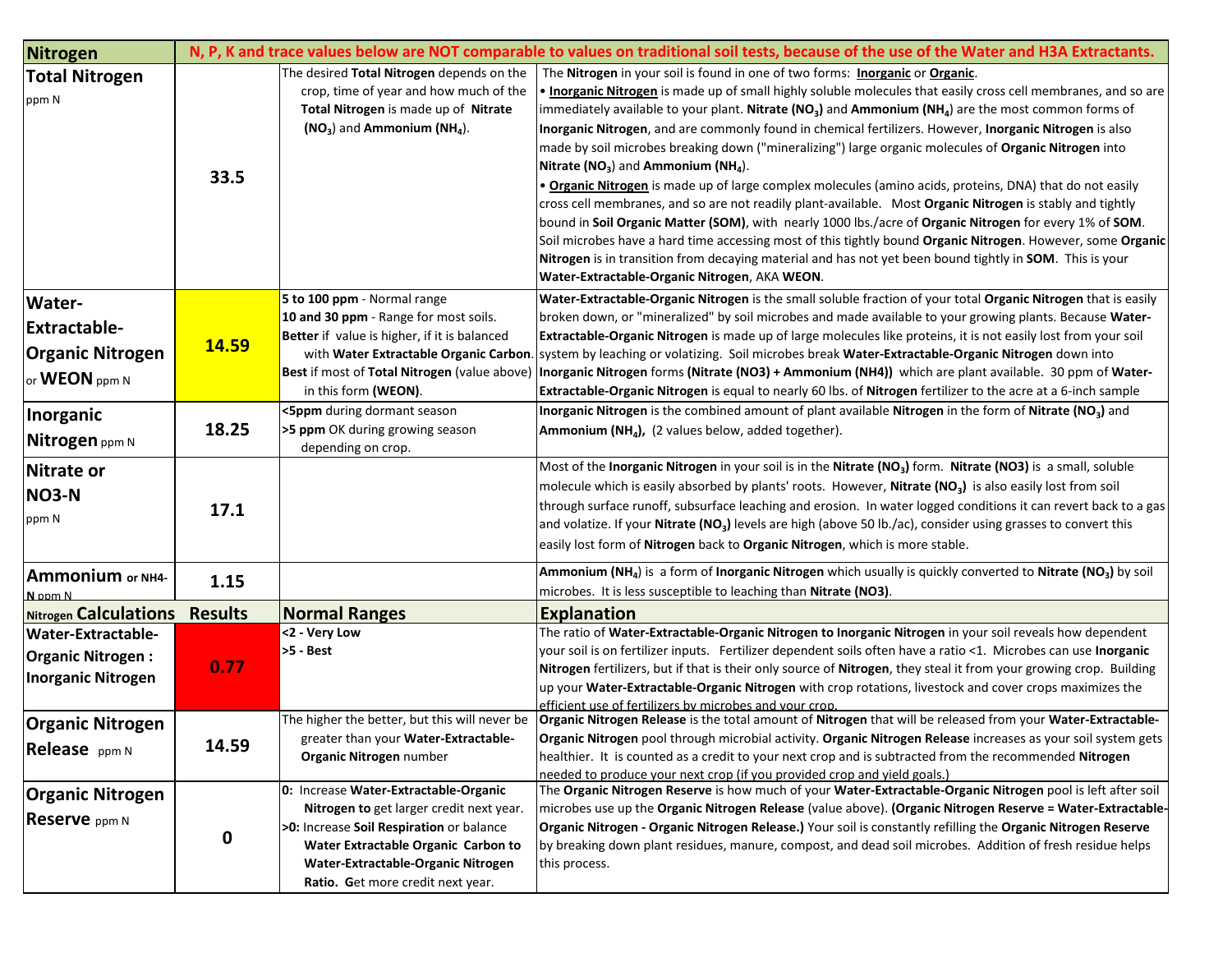| <b>C: N Calculation</b>                                                                                                             | <b>Results</b>                                                                                           | <b>Normal Ranges</b>                                                                                                                                                                                                                                                                                                                                                                                                                                                                                                                                | <b>Explanation</b>                                                                                                                                                                                                                                                                                                                                                                                                                                                                                                                                                                                                                                                                                                                                                                                                                                                                                                                                                                                                                                                                                                                                                                                                                                                                                                                                                                                                                |  |
|-------------------------------------------------------------------------------------------------------------------------------------|----------------------------------------------------------------------------------------------------------|-----------------------------------------------------------------------------------------------------------------------------------------------------------------------------------------------------------------------------------------------------------------------------------------------------------------------------------------------------------------------------------------------------------------------------------------------------------------------------------------------------------------------------------------------------|-----------------------------------------------------------------------------------------------------------------------------------------------------------------------------------------------------------------------------------------------------------------------------------------------------------------------------------------------------------------------------------------------------------------------------------------------------------------------------------------------------------------------------------------------------------------------------------------------------------------------------------------------------------------------------------------------------------------------------------------------------------------------------------------------------------------------------------------------------------------------------------------------------------------------------------------------------------------------------------------------------------------------------------------------------------------------------------------------------------------------------------------------------------------------------------------------------------------------------------------------------------------------------------------------------------------------------------------------------------------------------------------------------------------------------------|--|
| <b>Water</b><br><b>Extractable</b><br><b>Organic Carbon</b><br>to Water-<br><b>Extractable-</b><br><b>Organic Nitrogen</b><br>Ratio | 11.32                                                                                                    | <8:1 - Poor. Increase carbon inputs; graze<br>shorter to retain carbon<br>8:1 - 15:1 - Good. Make slight adjustments<br>to keep within this range<br>10:1 - 12:1 - Ideal. Increase intensity to<br>drive<br>both Water Extractable Organic Carbon<br>and Water-Extractable Organic Nitrogen<br>up together to increase biologic activity<br>15:1 - 20:1 - Marginal. Increase legumes or<br>covers; reduce high carbon inputs; graze<br>longer to reduce carbon<br>>20:1 - Poor, Increase legumes/covers;<br>reduce high carhon innuts: graze longer | Water Extractable Organic Carbon to Water-Extractable-Organic Nitrogen Ratio is Haney's version of a<br>Carbon: Nitrogen Ratio. This Ratio is not the same as the total Carbon: Nitrogen Ratio of your soil, manure or<br>cover crop. Haney's Water Extractable Organic Carbon to Water-Extractable-Organic Nitrogen Ratio<br>compares the transitional fractions of Carbon and Nitrogen that are not yet tightly bound in Soil Organic<br>Matter (SOM).<br>If the Water Extractable Organic Carbon to Water-Extractable-Organic Nitrogen Ratio is below 8:1, it means<br>there is not enough Carbon for microbes to eat, and they do not have enough energy to turn transitional<br>forms of Nitrogen and Phosphorus into plant-available forms. As the Water Extractable Organic Carbon to<br>Water-Extractable-Organic Nitrogen Ratio increases and Carbon is added to the system, soil microbes<br>prosper, and turn transitional Nitrogen and Phosphorus into plant-available forms which benefit your crops.<br>But if the Water Extractable Organic Carbon to Water-Extractable-Organic Nitrogen Ratio rises above 20:1, it<br>means there is lots of Carbon for microbes to eat, but very little Nitrogen. Soil microbes will use all the<br>available transitional Nitrogen and Phosphorus themselves, and will not make extra nutrients available for<br>vour plants Nitrogen and Phosphorus are "tied up" in this case |  |
| <b>Phosphorus</b>                                                                                                                   |                                                                                                          | Values below are NOT comparable to traditional soil tests, because Haney uses Water and H3A extractants.                                                                                                                                                                                                                                                                                                                                                                                                                                            |                                                                                                                                                                                                                                                                                                                                                                                                                                                                                                                                                                                                                                                                                                                                                                                                                                                                                                                                                                                                                                                                                                                                                                                                                                                                                                                                                                                                                                   |  |
| <b>Total Phosphorus</b><br>ppm P                                                                                                    | 15.09                                                                                                    | 25 to 60 for most production systems.                                                                                                                                                                                                                                                                                                                                                                                                                                                                                                               | Total Phosphorus (P) is the sum of Inorganic and Water-Extractable-Organic Phosphorus (values below).<br>Phosphorous is an essential plant nutrient, used by plant cells to build DNA and regulate metabolic reactions.<br>At high levels, Phosphorous can pollute waterways and at very high levels it interferes with plant uptake of<br>iron and zinc. Optimal values for Phosphorous vary, depending on individual soil type, a realistic yield goal<br>and demand by a given crop. A Total Phosphorus value of 15 ppm may produce a 'healthy' 100 bushel corn<br>crop. However, if the field has a greater yield potential, you would want a Total Phosphorus value of 25-40<br>ppm to produce a 'healthy' 250 or 300 bushel corn crop.                                                                                                                                                                                                                                                                                                                                                                                                                                                                                                                                                                                                                                                                                      |  |
| Inorganic<br>Phosphorus ppm P                                                                                                       | 10.6                                                                                                     | >20 and <50 for most production systems.                                                                                                                                                                                                                                                                                                                                                                                                                                                                                                            | Inorganic Phosphorus (or Orthophosphate (PO <sub>4</sub> )) is the easily absorbed plant-available form of Phosphorus.<br>Desired levels depend on the crop grown and expected yield goal.                                                                                                                                                                                                                                                                                                                                                                                                                                                                                                                                                                                                                                                                                                                                                                                                                                                                                                                                                                                                                                                                                                                                                                                                                                        |  |
| <b>Water-Extractable-</b><br><b>Organic Phosphorus</b><br>ppm P                                                                     | 4.49                                                                                                     | <10 = Normal range unless Total<br>Phosphorus<br>>100ppm.<br>The higher the better.                                                                                                                                                                                                                                                                                                                                                                                                                                                                 | Water-Extractable-Organic Phosphorus is the fraction of Organic Phosphorus that is not currently plant<br>available but may be made available by soil microbes. Most of the Organic Phosphorus found in the soil is<br>stable and tied up in SOM, but a relatively small fraction of this Organic Phosphorus is soluble. This soluble<br>Organic Phosphorus is the fraction being measured as Water-Extractable-Organic Phosphorus in the Haney<br>Test. The actual total Organic Phosphorus would be much higher if it were measured with traditional soil                                                                                                                                                                                                                                                                                                                                                                                                                                                                                                                                                                                                                                                                                                                                                                                                                                                                       |  |
| <b>Phos. Calculations</b>                                                                                                           | <b>Results</b>                                                                                           | <b>Normal Ranges</b>                                                                                                                                                                                                                                                                                                                                                                                                                                                                                                                                | <b>Explanation</b>                                                                                                                                                                                                                                                                                                                                                                                                                                                                                                                                                                                                                                                                                                                                                                                                                                                                                                                                                                                                                                                                                                                                                                                                                                                                                                                                                                                                                |  |
| <b>Organic</b><br>Phosphorus<br>Release ppm P                                                                                       | 4.49                                                                                                     | The higher the better, but this will never be<br>greater than your Water-Extractable-<br>Organic Phosphorus number.                                                                                                                                                                                                                                                                                                                                                                                                                                 | Organic Phosphorus Release is the amount of Phosphorus that will be released from your Water-Extractable-<br>Organic Phosphorus pool through microbial activity. The Organic Phosphorus Release is dependent on how<br>much Water-Extractable-Organic Phosphorus you have, how high your Soil Respiration is, and how balanced<br>your Water Extractable Organic Carbon: Water-Extractable-Organic Nitrogen Ratio is.                                                                                                                                                                                                                                                                                                                                                                                                                                                                                                                                                                                                                                                                                                                                                                                                                                                                                                                                                                                                             |  |
| <b>Organic Phos.</b><br>Reserve ppm P                                                                                               | 0                                                                                                        | 0 or more. See ->                                                                                                                                                                                                                                                                                                                                                                                                                                                                                                                                   | The Organic Phosphorus Reserve is how much of your Water-Extractable-Organic Phosphorus pool is left<br>after soil microbes use up the Organic Phosphorus Release (value above). (Organic Phosphorus Reserve =<br>Water-Extractable-Organic Phosphorus -- Organic Phosphorus Release.) Similar to Organic Nitrogen Reserve                                                                                                                                                                                                                                                                                                                                                                                                                                                                                                                                                                                                                                                                                                                                                                                                                                                                                                                                                                                                                                                                                                        |  |
| <b>Trace</b>                                                                                                                        | Values below are NOT comparable to traditional soil tests, because Haney uses Water and H3A extractants. |                                                                                                                                                                                                                                                                                                                                                                                                                                                                                                                                                     |                                                                                                                                                                                                                                                                                                                                                                                                                                                                                                                                                                                                                                                                                                                                                                                                                                                                                                                                                                                                                                                                                                                                                                                                                                                                                                                                                                                                                                   |  |
| Potassium<br>ppm K                                                                                                                  | 155.41                                                                                                   | 0-20 - 20-50% sufficiency<br>21-40 - 45-80% sufficiency<br>41-60 - 70-95% sufficiency<br>61-100 - 90-100% sufficiency                                                                                                                                                                                                                                                                                                                                                                                                                               | Potassium is an essential plant nutrient that helps with heat and cold tolerance and promotes fruit<br>development. Potassium levels are adequate to high in most Colorado soils, especially with annual<br>applications of compost or manure. Deficiencies occasionally occur in soil with low organic matter and in<br>sandy soils.                                                                                                                                                                                                                                                                                                                                                                                                                                                                                                                                                                                                                                                                                                                                                                                                                                                                                                                                                                                                                                                                                             |  |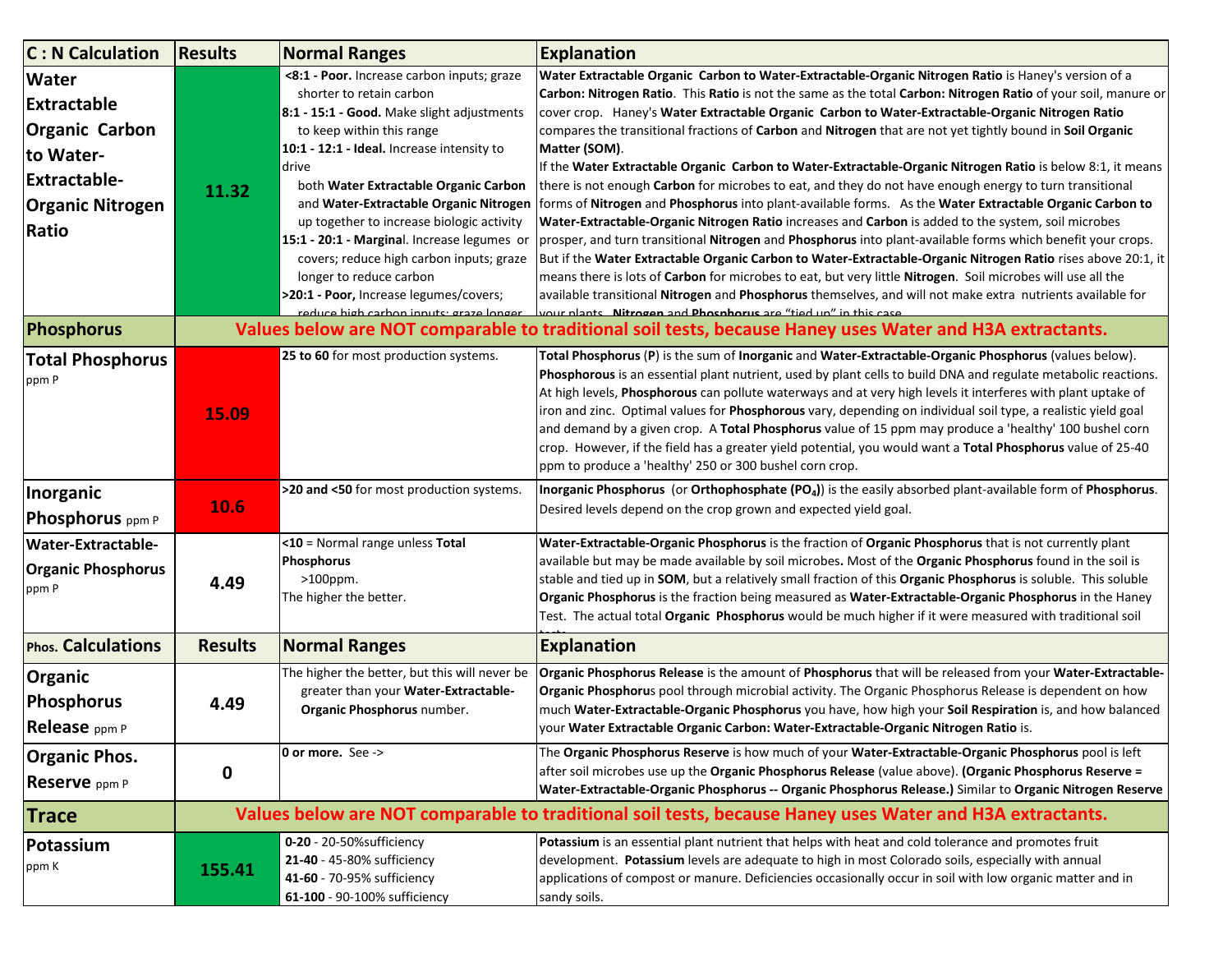| <b>Zinc</b><br>ppm Zn                                                                                                                                                                               | 1.51                                                          | 0.5+ adequate for all crops, depending on<br>pH and crop.                                                                                                                                                                                                                                                                      | Zinc levels increase with soil organic matter and decrease with higher pH and with excess Phosphorus. Zinc<br>deficient plants have small leaves and shortened internodes.                                                                                                                                                                                                                                                           |  |  |
|-----------------------------------------------------------------------------------------------------------------------------------------------------------------------------------------------------|---------------------------------------------------------------|--------------------------------------------------------------------------------------------------------------------------------------------------------------------------------------------------------------------------------------------------------------------------------------------------------------------------------|--------------------------------------------------------------------------------------------------------------------------------------------------------------------------------------------------------------------------------------------------------------------------------------------------------------------------------------------------------------------------------------------------------------------------------------|--|--|
| Iron<br>ppm Fe                                                                                                                                                                                      | 65.19                                                         | 20. + adequate for all crops                                                                                                                                                                                                                                                                                                   | All soils have plenty of Iron, but a high soil pH (alkaline soil) can make the Iron unavailable to plants. Iron is<br>essential for chlorophyll formation, respiration and photosynthesis. Plants deficient in Iron develop chlorosis.                                                                                                                                                                                               |  |  |
| Manganese ppm Mn                                                                                                                                                                                    | 2.26                                                          | 1.5 + adequate for all crops                                                                                                                                                                                                                                                                                                   | Manganese and Iron are closely associated. Manganese is required for respiration and photosynthesis. New<br>leaves are the first part of the plant to show deficiency symptoms.                                                                                                                                                                                                                                                      |  |  |
| Copper ppm Cu                                                                                                                                                                                       | 0.22                                                          | .05 + adequate for all crops                                                                                                                                                                                                                                                                                                   | Copper is part of the transport system in photosynthesis. Copper deficiency interrupts protein synthesis,<br>disrupting growth and causing dieback.                                                                                                                                                                                                                                                                                  |  |  |
| Magnesium ppm Mg                                                                                                                                                                                    | 200.39                                                        | 100+ adequate for all crops                                                                                                                                                                                                                                                                                                    | Magnesium is adequate in finer textured soils of semi arid regions. Deficiency symptoms are interveinal<br>chlorosis in older leaves, progressing to younger ones.                                                                                                                                                                                                                                                                   |  |  |
| Sodium <sub>ppm Na</sub>                                                                                                                                                                            | 13.79                                                         | < 200 ppm                                                                                                                                                                                                                                                                                                                      | Use this value to see if Sodium may be a potential problem. Excess Sodium can cause soil to be hard and<br>cloddy when dry, to crust badly, and to take water very slowly.                                                                                                                                                                                                                                                           |  |  |
| Aluminum<br>ppm Al                                                                                                                                                                                  | 84.78                                                         | There is no defined desired range for<br>Aluminum using the Haney Test.                                                                                                                                                                                                                                                        | Aluminum toxicity may be a problem when soil pH values are at 5.5 or below (strongly acidic), depending on<br>the crop being grown. Colorado soils are generally alkaline, so this is usually not a problem here.                                                                                                                                                                                                                    |  |  |
| <b>PLFA RESULTS:</b><br><b>Test</b>                                                                                                                                                                 | <b>Results</b><br>Good<br><b>Average</b><br><b>Concerning</b> | <b>Normal Ranges</b>                                                                                                                                                                                                                                                                                                           | <b>Explanation</b>                                                                                                                                                                                                                                                                                                                                                                                                                   |  |  |
| <b>Total Microbial</b><br><b>Biomass</b><br>PLFA ng/g                                                                                                                                               | 7620.74                                                       | <500 - 1000 - Very Poor to Poor<br>1000 - 3000 - Below Average to Above<br>Average<br>3000 - 4000+ - Good to Excellent                                                                                                                                                                                                         | This number represents the total microbial life in your soil. pH, temperature, moisture, soil type, Soil Organic<br>Matter, intensity/type of tillage, crop rotations, cover crops, and herbicide or pesticide applications will all<br>change this number. There is no baseline "normal range" for biological testing like there is for chemical<br>analysis. The PLFA is most useful for comparing different management over time. |  |  |
| <b>Functional Group</b><br><b>Diversity Index</b>                                                                                                                                                   | 1.401                                                         | <1.0 - 1.1 - Very Poor to Poor<br>1.1 - 1.4 - Below Average to Above Average<br>1.4 - 1.6+ - Good to Excellent                                                                                                                                                                                                                 | This number represents how many different classes of microbes are found in your soil. The higher the<br>number, the more varied your microbial community is, and the better your soil health is. However, the<br>"normal ranges" listed here are based on soil tests from all over the US, and may be different for Colorado's<br>Front Range.                                                                                       |  |  |
| <b>Total Bacteria</b>                                                                                                                                                                               | 4067.19                                                       | This number represents all the different kinds of bacteria in your soil. Bacteria are the smallest, most plentiful and hardiest microbes in your soil. They can<br>survive under harsh conditions like tillage. However, as single-celled organisms, they need a film of water to survive. When conditions are ideal, Bacteria |                                                                                                                                                                                                                                                                                                                                                                                                                                      |  |  |
|                                                                                                                                                                                                     | 53.37%                                                        | your soil nutrient cycle.                                                                                                                                                                                                                                                                                                      | reproduce in 30 minutes, and have a short life span. Bacteria contain a lot of Nitrogen because they are the first microbes to digest new organic residues in<br>the soil. When bacteria die, the Nitrogen in their cells is released to the soil in plant-available forms. Bacteria are like little bags of fertilizer that power                                                                                                   |  |  |
| Gram(+) Bacteria                                                                                                                                                                                    | 2035.41                                                       | Gram(+) bacteria are larger, have thicker cell walls, and tend to resist water stress better than Gram(-) bacteria. The Gram(+)/Gram (-) classification of<br>bacteria was invented as a way to differentiate different kinds of disease carrying bacteria for medical purposes. Gram(+) bacteria absorb a particular stain    |                                                                                                                                                                                                                                                                                                                                                                                                                                      |  |  |
|                                                                                                                                                                                                     | 26.71%                                                        | versus beneficials in your soil.                                                                                                                                                                                                                                                                                               | and look purple under a microscope. Gram(-) bacteria do NOT absorb the stain and appear clear. Gram(+) and Gram(-) does NOT indicate pathogens                                                                                                                                                                                                                                                                                       |  |  |
| <b>Actinomycetes</b><br>764.52<br>woody plant residue like fungi do. They secrete natural antibiotics, which fight off pathogens and become part of a crop's "immune system."<br>(Gram(+) Bacteria) |                                                               | Actinomycetes are a group of Gram (+) bacteria that act a lot like fungi. They extend thread-like filaments out into the soil, form spores and break down                                                                                                                                                                      |                                                                                                                                                                                                                                                                                                                                                                                                                                      |  |  |
|                                                                                                                                                                                                     | 10.03%                                                        | Actinomycetes are active at high pH levels like we have in Colorado. They form nitrogen-fixing relationships with over 200 species of plants, and can<br>degrade and neutralize pollution-causing chemicals.                                                                                                                   |                                                                                                                                                                                                                                                                                                                                                                                                                                      |  |  |
| Gram(-) Bacteria                                                                                                                                                                                    | 1267.25<br>16.63%                                             | This number represents all the Gram(-) bacteria in your soil. Gram(-) bacteria are smaller, and tend to be more stressed by drought.                                                                                                                                                                                           |                                                                                                                                                                                                                                                                                                                                                                                                                                      |  |  |
| <b>Total Fungi</b>                                                                                                                                                                                  | 693.94                                                        | Fungi are rapid-growing multi-celled organisms that need a constant food source. They form symbiotic relationships with plants, by tapping directly into a<br>plant's roots for food. In exchange, Fungi send hyphae, or threads, many feet out into the soil to gather and transport water and nutrients back to the          |                                                                                                                                                                                                                                                                                                                                                                                                                                      |  |  |
|                                                                                                                                                                                                     | 9.11%                                                         | Fungi are better at storing Carbon than Nitrogen in the soil.                                                                                                                                                                                                                                                                  | plant. They prefer slightly acidic, low disturbance soils, and high carbon residues. They are not as hardy as bacteria, and decline with conventional tillage.                                                                                                                                                                                                                                                                       |  |  |